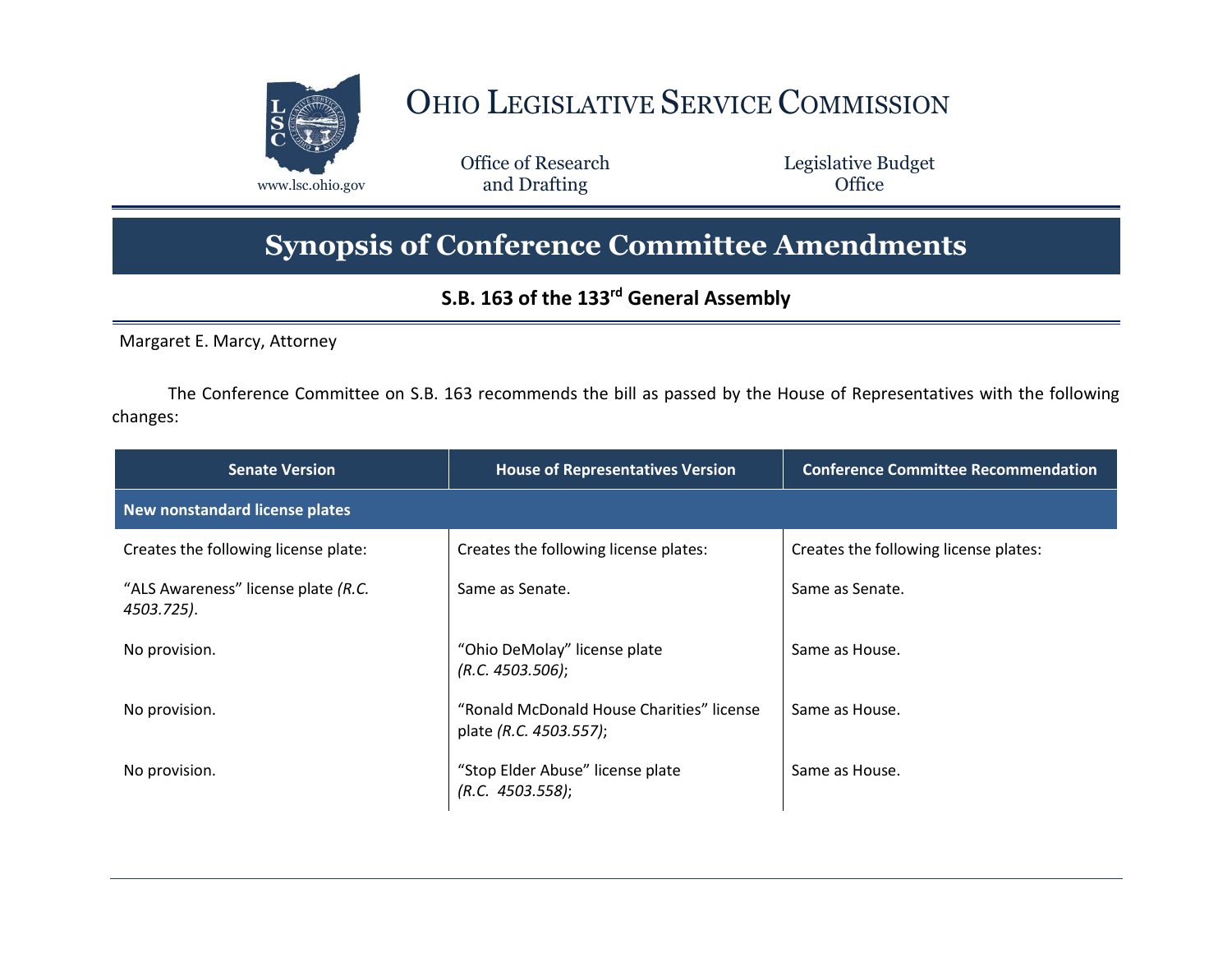| <b>Senate Version</b> | <b>House of Representatives Version</b>                                  | <b>Conference Committee Recommendation</b> |
|-----------------------|--------------------------------------------------------------------------|--------------------------------------------|
| No provision.         | "Ohio Sons of the American Legion" license<br>plate (R.C. 4503.581);     | Same as House.                             |
| No provision.         | "Cuyahoga Valley Scenic Railroad" license<br>plate (R.C. 4503.596);      | Same as House.                             |
| No provision.         | "Ohio Association of Chiefs of Police" license<br>plate (R.C. 4503.714); | Same as House.                             |
| No provision.         | "Fallen Timbers Battlefield" license plate<br>(R.C. 4503.716);           | Same as House.                             |
| No provision.         | "Folds of Honor" license plate<br>(R.C. 4503.767);                       | Same as House.                             |
| No provision.         | "La Salle High School" license plate<br>(R.C. 4503.881);                 | Same as House.                             |
| No provision.         | "St. Charles Preparatory School" license plate<br>(R.C. 4503.883);       | Same as House.                             |
| No provision.         | "Harrison Central Huskies" license plate<br>(R.C. 4503.893);             | Same as House.                             |
| No provision.         | "Cleveland Clinic Children's" license plate<br>(R.C. 4503.899);          | Same as House.                             |
| No provision.         | "Healthy New Albany" license plate<br>(R.C. 4503.931);                   | Same as House.                             |
| No provision.         | "Habitat for Humanity of Ohio" license plate<br>(R.C. 4503.932);         | Same as House.                             |
| No provision.         | "Zero" license plate (R.C. 4503.942);                                    | Same as House.                             |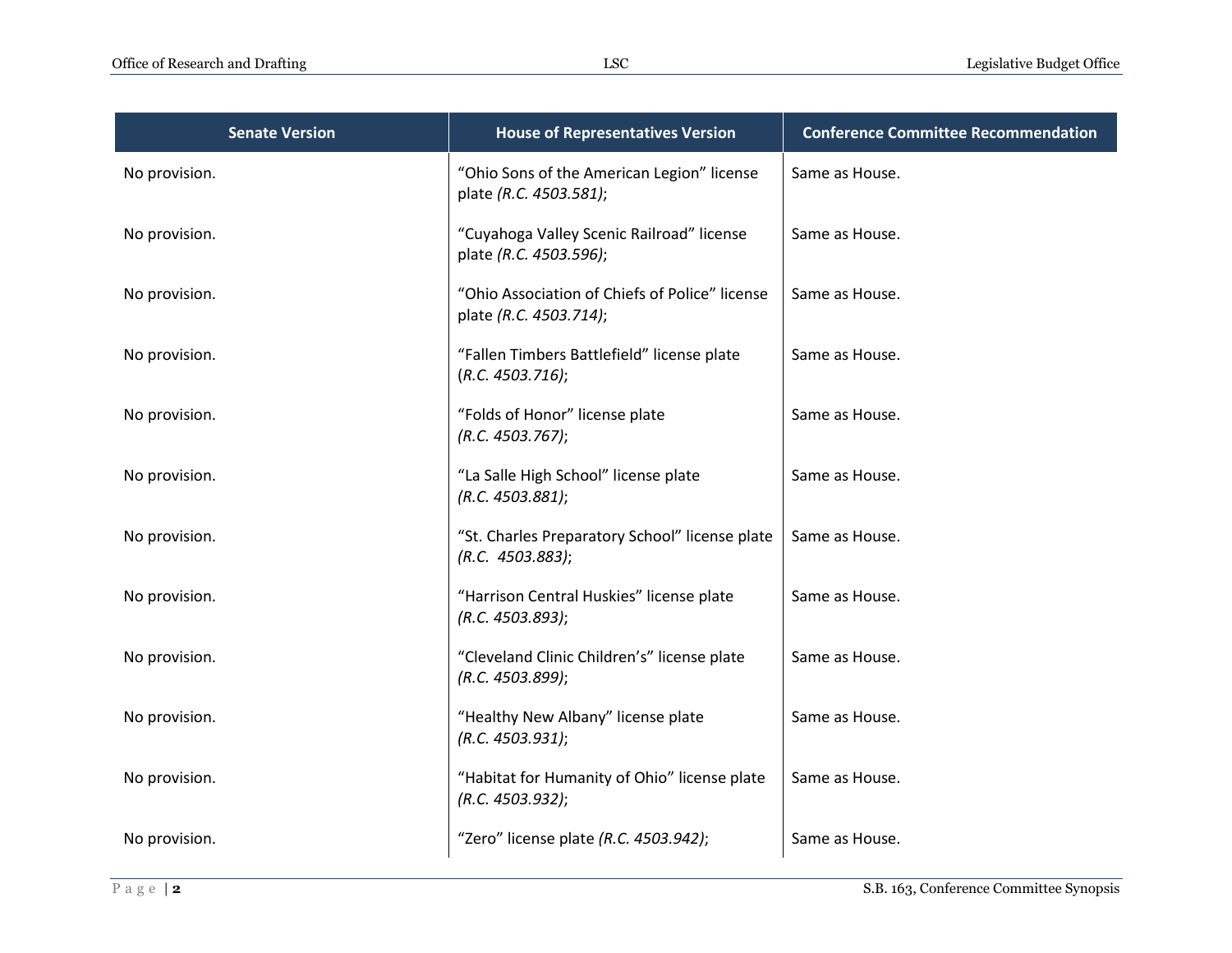| <b>Senate Version</b> | <b>House of Representatives Version</b>                             | <b>Conference Committee Recommendation</b>                          |
|-----------------------|---------------------------------------------------------------------|---------------------------------------------------------------------|
| No provision.         | "Summit Metro Parks" license plate<br>(R.C. 4503.945);              | Same as House.                                                      |
| No provision.         | "Liberty Center Local Schools" license plate<br>(R.C. 4503.956);    | Same as House.                                                      |
| No provision.         | "John F. Kennedy Catholic School" license<br>plate (R.C. 4503.957); | Same as House.                                                      |
| No provision.         | "Elder High School" license plate<br>(R.C. 4503.958);               | Same as House.                                                      |
| No provision.         | "Fairfield Senior High School" license plate<br>(R.C. 4503.961);    | Same as House.                                                      |
| No provision.         | "Hamilton High School" license plate<br>(R.C. 4503.962);            | Same as House.                                                      |
| No provision.         | "Ross High School" license plate<br>(R.C. 4503.963).                | Same as House.                                                      |
| No provision.         | No provision.                                                       | "Bottoms Up Diaper Drive" license plate<br>(R.C. 4503.508);         |
| No provision.         | No provision.                                                       | "A Kid Again" license plate (R.C. 4503.509);                        |
| No provision.         | No provision.                                                       | "Ohio Carpenters" license plate<br>(R.C. 4503.53);                  |
| No provision.         | No provision.                                                       | "Ohio Bullfrog" license plate (R.C. 4503.568);                      |
| No provision.         | No provision.                                                       | "National Council of Negro Women" license<br>plate (R.C. 4503.579); |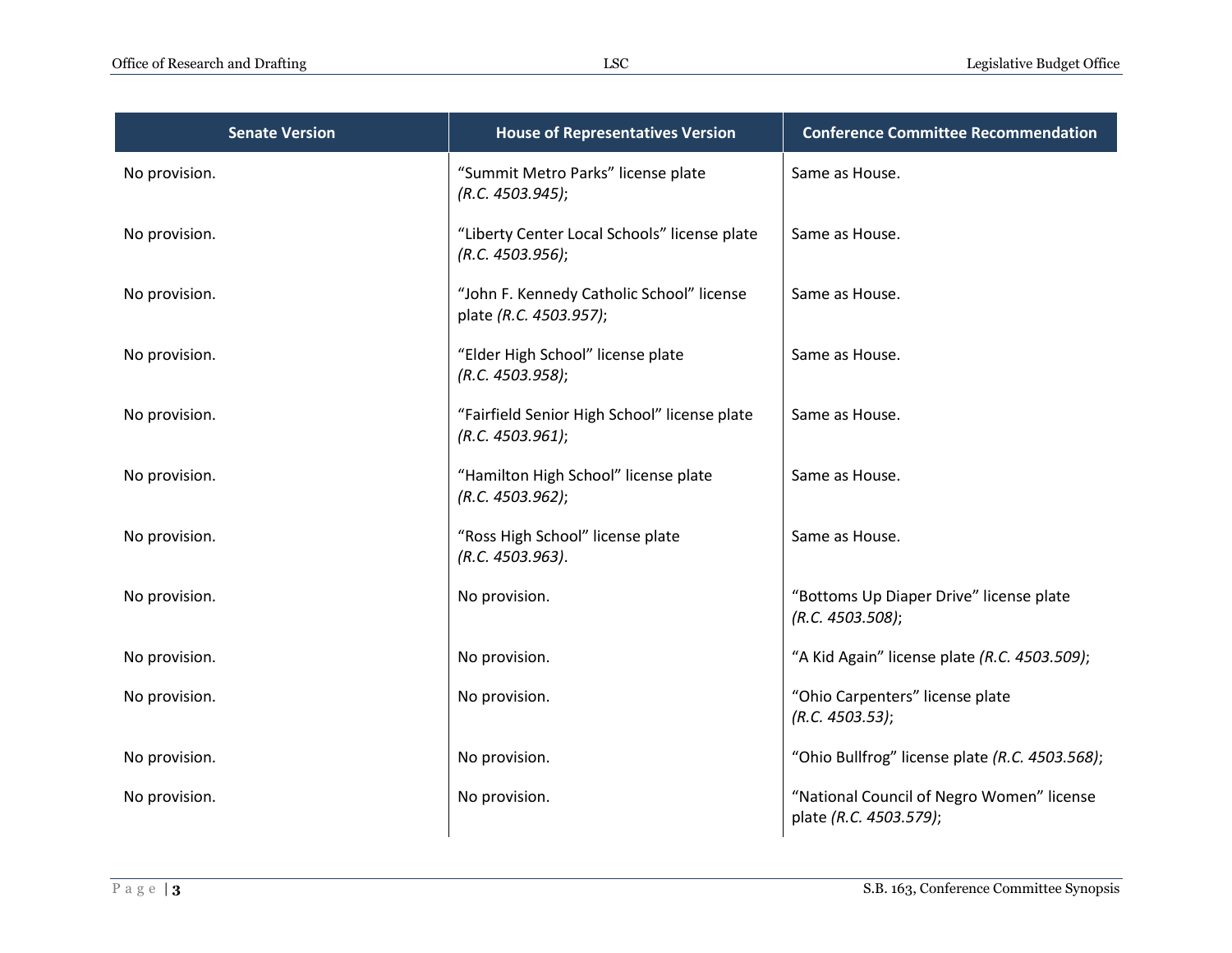| <b>Senate Version</b>              | <b>House of Representatives Version</b>                                                                                                                                                                                             | <b>Conference Committee Recommendation</b>                                                                                                                                                                                                                                                                                                                                                                                                                                                          |
|------------------------------------|-------------------------------------------------------------------------------------------------------------------------------------------------------------------------------------------------------------------------------------|-----------------------------------------------------------------------------------------------------------------------------------------------------------------------------------------------------------------------------------------------------------------------------------------------------------------------------------------------------------------------------------------------------------------------------------------------------------------------------------------------------|
| No provision.                      | No provision.                                                                                                                                                                                                                       | "American Foundation for Suicide<br>Prevention" license plate (R.C. 4503.724);                                                                                                                                                                                                                                                                                                                                                                                                                      |
| No provision.                      | No provision.                                                                                                                                                                                                                       | "City of Twinsburg" license plate<br>(R.C. 4503.754);                                                                                                                                                                                                                                                                                                                                                                                                                                               |
| No provision.                      | No provision.                                                                                                                                                                                                                       | "St. John's Jesuit High School and Academy"<br>license plate (R.C. 4503.882);                                                                                                                                                                                                                                                                                                                                                                                                                       |
| No provision.                      | No provision.                                                                                                                                                                                                                       | "Archbishop Moeller High School" license<br>plate (R.C. 4503.884);                                                                                                                                                                                                                                                                                                                                                                                                                                  |
| No provision.                      | No provision.                                                                                                                                                                                                                       | "East Europeans of Ohio" license plate<br>(R.C. 4503.944).                                                                                                                                                                                                                                                                                                                                                                                                                                          |
| Amended nonstandard license plates |                                                                                                                                                                                                                                     |                                                                                                                                                                                                                                                                                                                                                                                                                                                                                                     |
| No provision.                      | Authorizes a person who is eligible for both a<br>Purple Heart license plate and a license plate<br>imprinted with the International Symbol of<br>Access to apply for a single plate that<br>displays both symbols (R.C. 4503.571). | Same as House, but adds two additional<br>requirements:<br>1. The disability that necessitates the<br>International Symbol of Access also<br>being displayed on the license plate<br>must be a service-connected<br>disability; and<br>2. After the person who was issued<br>the license plate dies, the Registrar<br>of Motor Vehicles must ensure that<br>the license plate is replaced with<br>another type of license plate when<br>the title to the vehicle is transferred<br>(R.C. 4503.571). |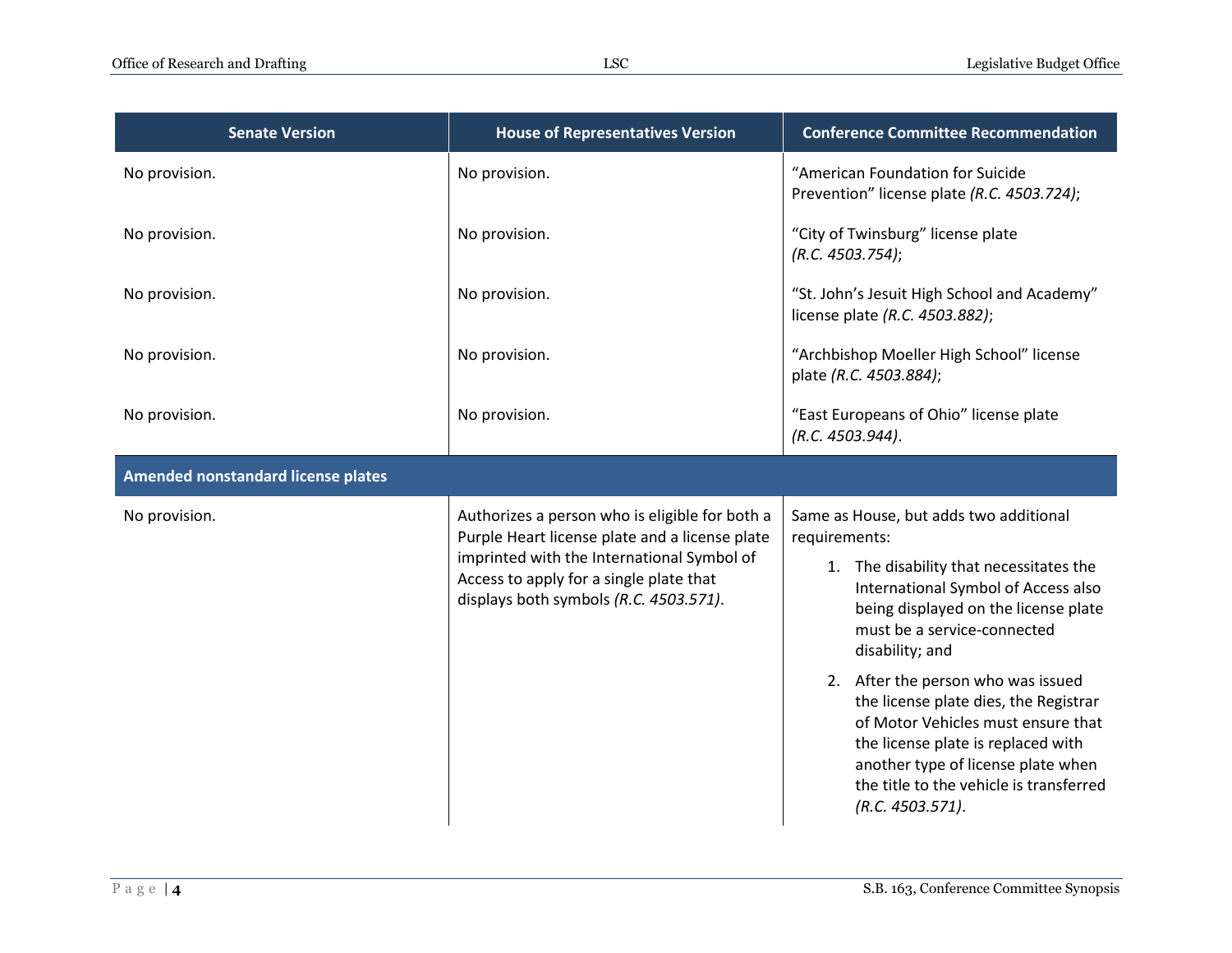| <b>Senate Version</b>                                         | <b>House of Representatives Version</b>                                                                                                                                                                    | <b>Conference Committee Recommendation</b>                                                                                                                                                                                                                                                                               |
|---------------------------------------------------------------|------------------------------------------------------------------------------------------------------------------------------------------------------------------------------------------------------------|--------------------------------------------------------------------------------------------------------------------------------------------------------------------------------------------------------------------------------------------------------------------------------------------------------------------------|
| No provision.                                                 | Redirects the "Girl Scouts" license plate<br>contributions from the Great River Council of<br>the Girl Scouts of the United States of<br>America to the Girl Scouts of Ohio's<br>Heartland (R.C. 4503.68). | Same as House.                                                                                                                                                                                                                                                                                                           |
| No provision.                                                 | Authorizes any person to purchase and<br>display the "Freemason" license plate and<br>adds a \$15 contribution for purchase of that<br>license plate (R.C. 4503.70).                                       | Same as House.                                                                                                                                                                                                                                                                                                           |
| No provision.                                                 | No provision.                                                                                                                                                                                              | Exempts a Gold Star immediate family<br>member (defined generally as a spouse,<br>parent, sibling, child, or grandparent of a<br>person who died in a combat zone while<br>serving in the Armed Forces) who applies for<br>the "Gold Star Family" license plate from all<br>registration taxes and fees (R.C. 4503.546). |
| No provision.                                                 | No provision.                                                                                                                                                                                              | Redirects the "Glen Helen Nature Preserve"<br>license plate contributions from the Glen<br>Helen Ecology Institute of Antioch College to<br>the Glen Helen Association (R.C. 4503.564).                                                                                                                                  |
| Prorate plug-in electric and hybrid vehicle registration fees |                                                                                                                                                                                                            |                                                                                                                                                                                                                                                                                                                          |
| No provision.                                                 | No provision.                                                                                                                                                                                              | Prorates the additional registration fees for<br>plug-in electric motor vehicles (\$200) and<br>hybrid motor vehicles (\$100) based on the<br>number of months for which the vehicle is<br>registered (R.C. 4503.10).                                                                                                    |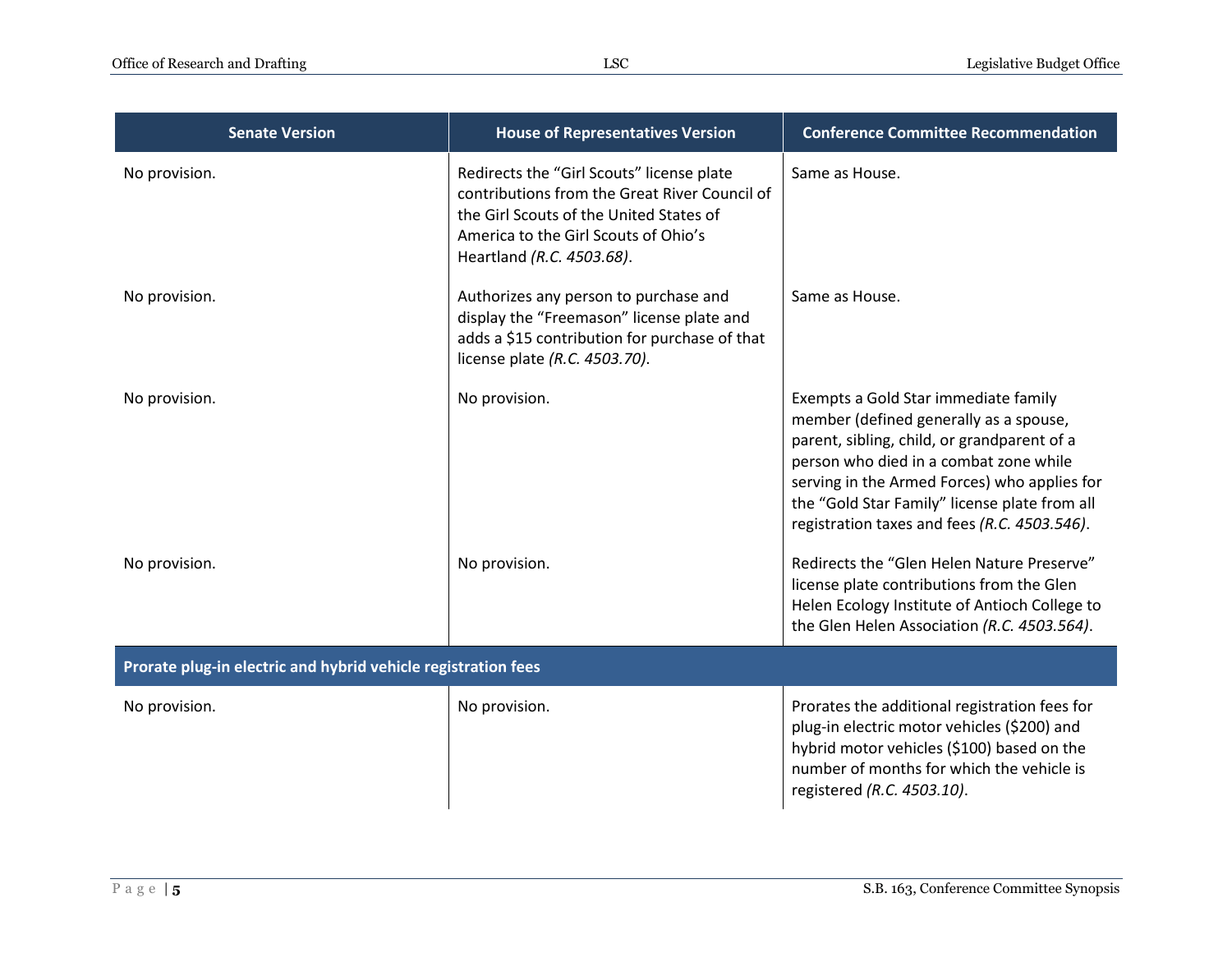| <b>Senate Version</b>                | <b>House of Representatives Version</b> | <b>Conference Committee Recommendation</b>                                                                                                                                                                                                    |
|--------------------------------------|-----------------------------------------|-----------------------------------------------------------------------------------------------------------------------------------------------------------------------------------------------------------------------------------------------|
| <b>Traffic camera LGF reductions</b> |                                         |                                                                                                                                                                                                                                               |
| No provision.                        | No provision.                           | Modifies law that reduces Local Government<br>Fund (LGF) payments to counties, townships,<br>and municipalities (local authorities) that<br>operate traffic cameras as follows:                                                               |
|                                      |                                         | Ensures that other local authorities in the<br>same county (including the county itself) are<br>held harmless in the event that a local<br>authority's traffic camera fines exceed its LGF<br>payments (R.C. 5747.502(C));                    |
|                                      |                                         | Reimburses local authorities for any second-<br>hand LGF penalties they may have incurred<br>in fiscal year 2021, due to another local<br>authority's traffic camera fines (Sections 3<br>and 4);                                             |
|                                      |                                         | Requires local authorities to report all traffic<br>camera fines collected in the preceding fiscal<br>year rather than only those fines that were<br>based on violations that occurred in the<br>preceding fiscal year (R.C. 5747.502(B)(1)); |
|                                      |                                         | Applies traffic camera reductions to the<br>supplemental LGF payments received by<br>villages with a population of less than 1,000<br>and townships (R.C. 5747.502(C)(2));                                                                    |
|                                      |                                         | Defers excess traffic camera fines (i.e., those<br>that exceed the local authority's annual LGF<br>payments) to subsequent years until fully                                                                                                  |